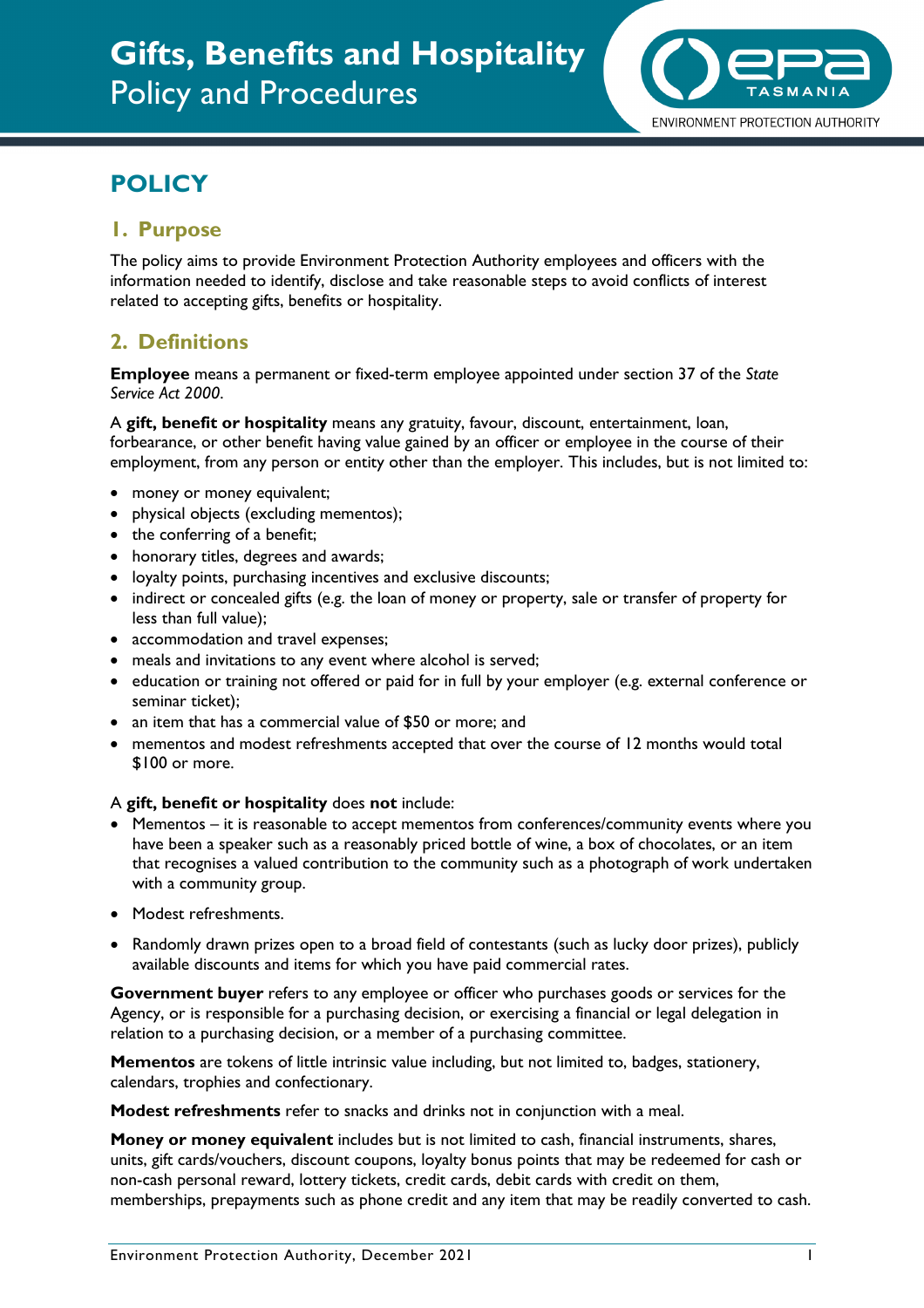

**Officer** means a person appointed under section 31 of the *State Service Act 2000*.

#### **3. Principles**

The State Service Principles and Code of Conduct in the *[State Service Act 2000](https://www.legislation.tas.gov.au/view/html/inforce/current/act-2000-085)* are core to the State Service, defining expectations of State Service employees.

The principles must be upheld in a manner that is professional, ethical, and impartial in the workplace and employees must also ensure private interests do not conflict with State Service responsibilities.

#### **What are the rules?**

Generally, the acceptance of gifts, benefits or hospitality in the course of your employment should be avoided if possible.

You must **never** accept a gift, benefit or hospitality, memento or modest refreshment in any of the following circumstances:

- It is money or money equivalent
- It is a valuable object valued at \$100 or more
- You are a Government buyer and acceptance of the gift may influence or be perceived to influence a procurement or disposal decision
- You or the Agency make decisions or give advice regarding the gift giver or are likely to in future and your acceptance may influence or be perceived to influence he decision or advice
- Your acceptance may otherwise cause an actual, perceived or potential conflict of interest, or may be seen by other people as a reward or incentive.

You must never solicit a gift, benefit or hospitality in the course of your employment

In all other circumstances:

- If you are offered a memento or modest refreshment you may consider accepting it if it is not regularly occurring. You are not required to declare receipt of the memento or modest refreshment if it is not regularly occurring.
- If the item is a higher-value gift, benefit or hospitality you may either:
	- $\circ$  Decline or return it. You are not required to declare it if it is declined and returned promptly.
	- $\circ$  If you are unable to decline or believe it is appropriate to accept the gift, benefit or hospitality you must declare it and request approval from the Chief Executive Officer or his/her delegate to accept or otherwise dispose of the gift. Declarations must be recorded on the Agency's gift register.

This rule set applies to gifts, benefits or hospitality offered to your immediate family members as well.

There are a number of **exceptions** to these rules including:

- Gifts that could be considered to be a cultural exchange in nature, or where the gift is intended to be for the Agency, rather than for you as an individual.
- Gifts from your workplace colleagues, except if it could cause an actual, perceived or potential conflict of interest with respect to internal decisions.
- Internal to Agency or State hosted functions approved by the Chief Executive Officer (Head of Agency).
- Sponsored travel at the expense of the Commonwealth. If an employee or officer is offered sponsored travel that is funded outside of the State or Commonwealth Service, or by an entity owned by the State or Commonwealth, they must complete the Acceptance of Gifts, Benefits or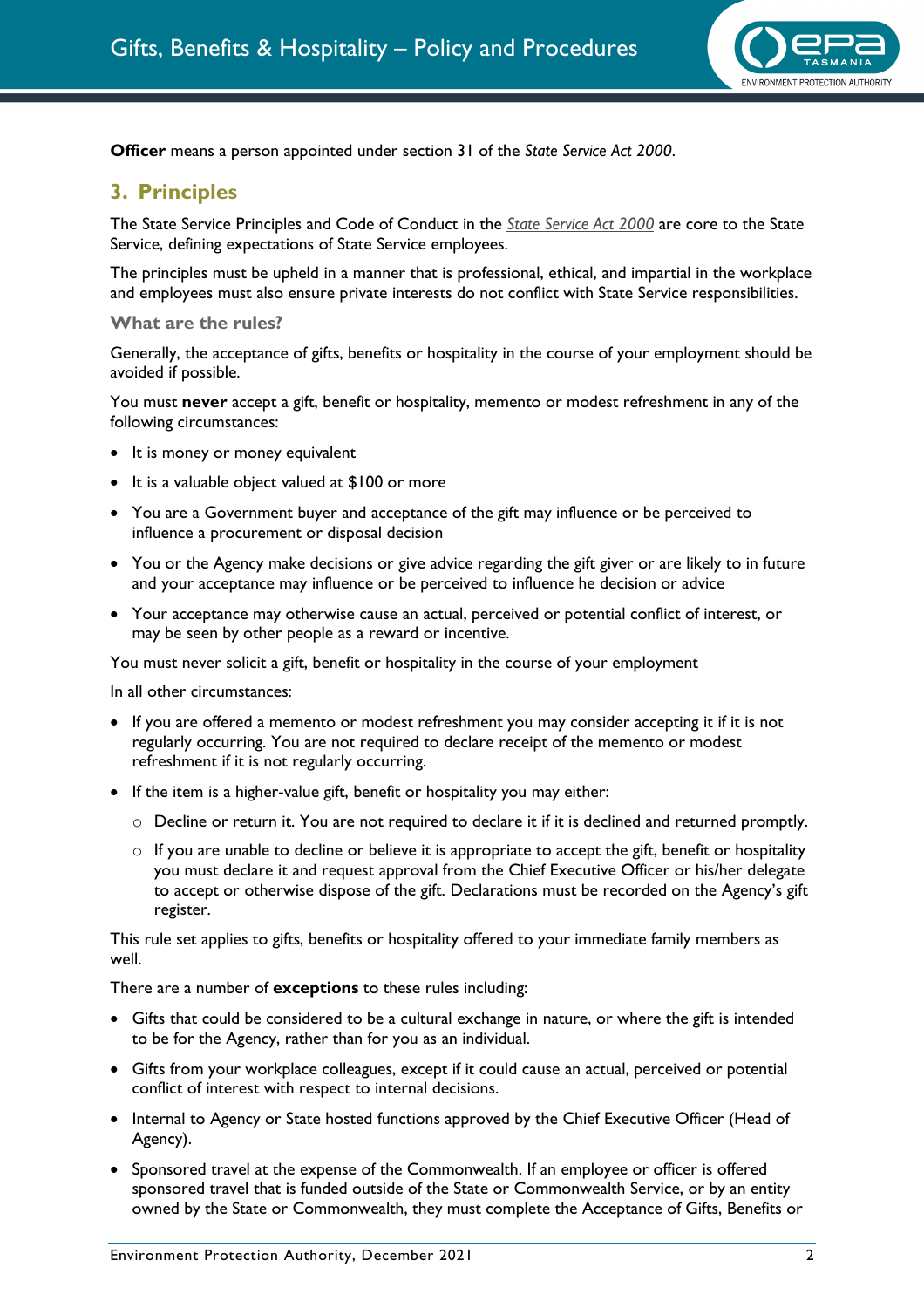

Hospitality Form and provide it to the Chief Executive Officer or their delegate for approval, prior to undertaking the travel.

#### **Gift Giving**

It is unlikely that an employee would need to provide a gift, benefit or hospitality in the course of their duties. If absolutely necessary, approval must be gained from the employee's Head of Agency and the giving of the gift will be recorded on a register.

## **4. Accountabilities/Governance**

The Manager Strategic and Legal Services is responsible for leading implementation of this policy.

## **5. Staff Responsibilities**

All EPA employees and officers must comply with this policy in identifying, disclosing and avoiding conflicts of interest relating to accepting gifts, benefits or hospitality.

## **6. Relevant Legislation/Policies**

The State Service Principles and Code of Conduct – *State Service Act 2000* 

EPA Procurement Policy and Procedures

*Criminal Code Act 1924*